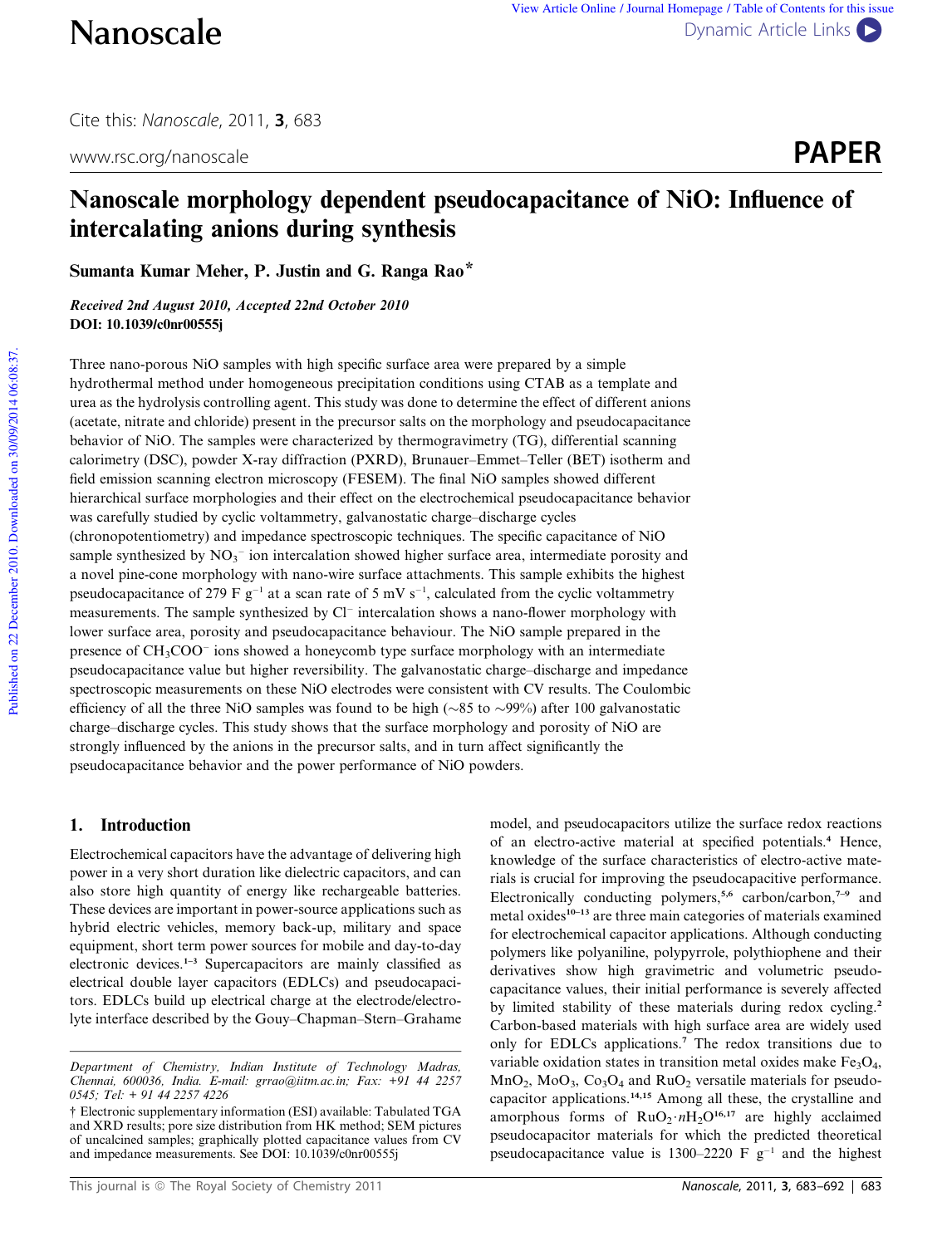experimental value reported is about  $1580 \text{ F g}^{-1}$  in acidic electrolyte.<sup>18,19</sup> But  $RuO<sub>2</sub>·nH<sub>2</sub>O$  is toxic and expensive for extensive technological viability and its *I*–*V* voltage window limits its application to smaller electronic devices.<sup>20</sup>

Porous NiO as a possible electrode material for supercapacitor applications was been reported the first time by Liu and Anderson,<sup>21</sup> and later by Srinivasan and Weidner<sup>22</sup> with a supercapcitance value of  $\sim$ 50–60 F g<sup>-1</sup>. In order to increase this value further, synthesis of nanosize NiO with hierarchical porous structures, high surface area, large pore volume and novel morphologies has been attempted by various chemical methods. These properties, combined with the well-defined electrochemical redox nature of nanostructured NiO, makes it a suitable material for pseudocapacitor applications.13,23–29 A proper pore structure of NiO is an important criterion which can enhance the overall active material–electrolyte interface and the ion transfer rate. The origin of pseudocapacitance in electroactive materials like NiO is the interfacial redox reactions which strongly depend on the grain size, morphology and porosity dependent proton transfer.13,20,29–32 There is scope to control these parameters and enhance the performance of NiO by various synthesis strategies. In particular, the role of anions on the morphological evaluation and porosity during the synthesis of NiO has not been explored. In this context, the size and overall charge of the anions which intercalate during the synthesis of NiO are expected to affect the above parameters.

Homogeneous precipitation is a simple method to control due to slow nucleation during the synthesis process. This method has been employed for the synthesis of NiO using urea as hydrolysis controlling agent.<sup>13,33,34</sup> The hydrothermal method is an established synthesis method which produces oxide materials with good crystallinity and selective morphologies.<sup>35-37</sup> However, a combined synthetic approach of homogeneous precipitation and hydrothermal method in presence of a shape directing agent to obtain nanostructured oxide materials is rarely employed. In this work, we have carried out the combined synthetic approach to prepare porous NiO using urea to control the hydrolysis and cetyltrimethylammonium bromide (CTAB) surfactant as a shape directing agent. As the slow nucleation process allows us to study the effect of intercalation of different anions, we have systematically investigated the effect of  $NO<sub>3</sub><sup>-</sup>$ , Cl<sup>-</sup>, and CH<sub>3</sub>COO<sup>-</sup> anions on the physicochemical properties and pseudocapacitive behavior of NiO and tried to establish a correlation between the physicochemical properties, surface morphology and electrochemical behavior of NiO samples.

### 2. Experimental procedures

#### 2.1 Materials synthesis

Analytical grade  $Ni(NO<sub>3</sub>)<sub>2</sub>·6H<sub>2</sub>O$  (99%, SD Fine, India),  $Ni(CH_3CO_2)_2 \cdot 4H_2O$  (99%, SD Fine, India),  $NiCl_2 \cdot 6H_2O$ (99.9%, SD Fine, India), cetyltrimethylammonium bromide (CTAB) (Sigma) and urea (Thomas-Baker) were used as purchased without further purification. Laboratory prepared triple distilled water was used during all the synthesis procedures. For each experiment, 20 mmol of the respective Ni salt was dissolved in 100 mL of triple distilled water and was added dropwise to 10 mmol of cetyltrimethylammonium bromide

dissolved in 100 mL triple distilled water. The solution was stirred for 1 h to form a homogeneous green color solution. 40 mmols of solid urea was then added to the solution and again stirred for 3 h to get complete homogeneity. The resulting solution was transparent green in colour. The solution was then transferred to a Teflon lined stainless steel autoclave of 250 mL capacity and was subjected to heating at  $120\degree C$  in an oven, for 24 h. The autoclave was then allowed to cool to room temperature and resulting fluffy grass-green solid precipitate was separated by centrifugation at 3000 rpm. The product was then repeatedly washed with triple distilled water followed by mixture of absolute ethanol and water and finally with absolute ethanol for 5 times. The precipitate was then dried in a vacuum oven at 60  $\degree$ C for 24 h. The dried sample was then heated slowly at the rate of 10  $^{\circ}$ C min<sup>-1</sup> from room temperature to 300  $^{\circ}$ C and calcined for 3 h in flowing air to get the final product. The samples prepared using nitrate, acetate and chloride precursors before calcinations were symbolized as NiON-uc, NiOA-uc and NiOC-uc respectively and the samples after calcination were symbolized as NiO-N, NiO-A and NiO-C, respectively.

#### 2.2 Preparation of the electrode

For evaluating the electrochemical properties of NiO samples, the working electrodes were fabricated by mixing with  $75 \text{ wt}$ % of NiO and 15 wt% of acetylene black in an agate mortar. To this mixture, 10 wt% polyvinylidene difluoride (PVdF) binder dissolved in 1-methyl-2-pyrrolidinone (NMP) was added, making a slurry. The slurry was then coated on one side of the pretreated battery-grade Ni foil (0.2 mm thick, 1 cm<sup>2</sup> area) and dried in a vacuum oven at 60 °C for 8 h. The approximate mass of NiO coated on each electrode was  $\sim$  2.5 mg. Cyclic voltammetry (CV), chronopotentiometry (CP) and electrochemical impedance spectroscopy (EIS) measurements were carried out using a threeelectrode configuration on a CHI 7081C electrochemical workstation. The Ni plate coated with NiO served as working electrode while the Pt foil  $(1 \times 2 \text{ cm}^2)$  and Hg/HgO (1.0 M KOH) electrodes served as counter and reference electrodes, respectively. All the experiments were carried out using freshly prepared 2.0 M aqueous KOH electrolyte.

#### 2.3 Characterization techniques

Multipoint  $N_2$  adsorption–desorption experiments were carried out on an automatic Micromeritics ASAP 2020 analyzer using Brunauer–Emmett–Teller (BET) gas adsorption method at 77 K. The samples were out-gassed at 100  $\rm ^{\circ}C$  for 2 h followed by 150  $\rm ^{\circ}C$ for 10 h in a dynamic vacuum before physisorption measurements. The specific surface areas (SBET) were calculated by BET and the pore size distribution plots were generated from the desorption branch of the isotherm by the BJH method considering the cylindrical pore model. The pore volumes were obtained from the pore size distribution data. Thermogravimetric analysis of the samples were carried out on a TA-make TGA Q500 V20.10 Build 36 instrument in air flow  $(20 \text{ ml min}^{-1})$ with a linear heating rate of 20  $^{\circ}$ C min<sup>-1</sup>. The thermally induced phase change of the precursor samples were analyzed on a TAmake DSC Q200 instrument using open pan mode in an air atmosphere. The powder X-ray diffraction (PXRD) patterns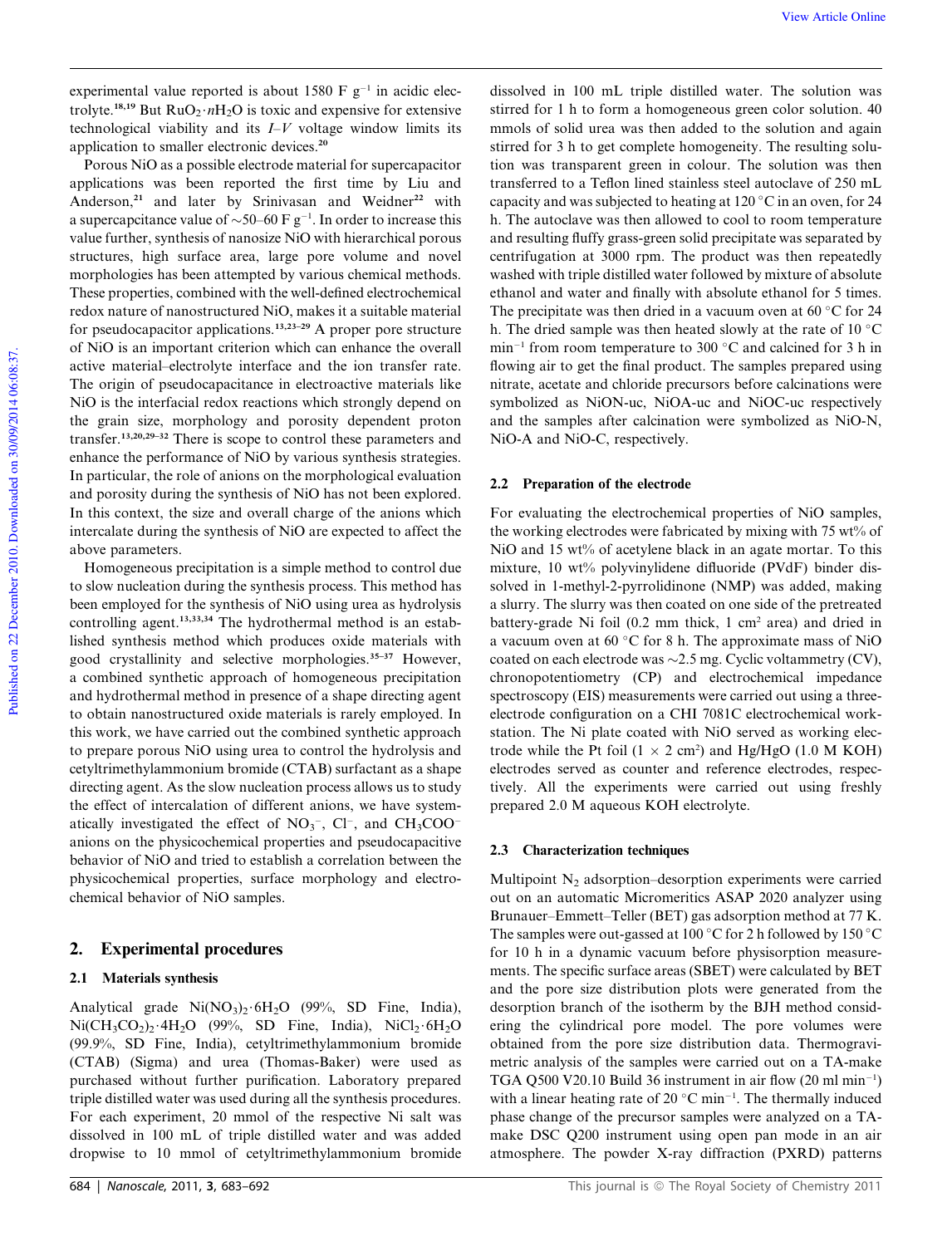were recorded using Bruker AXS D8 Advance diffractometer at room temperature employing Cu-K $\alpha$  ( $\lambda = 0.15408$  nm) radiation generated at 40 kV and 30 mA with a scan rate of  $0.01^{\circ}$  s<sup>-1</sup> from 20 to 90 . The crystallite size of the NiO powders were approximated applying the Scherrer equation,  $D = K\lambda/(\beta \cos\theta)^{38}$  where *D* is the linear dimension of the particle (particle size), *K* is the spherical shape factor taken as (0.89) and  $\beta$  is the full width at half maximum height (FWHM) of the respective peak measured graphically. The average crystallite sizes were obtained from the (111), (200) and (220) peaks. Surface morphologies of NiO samples were obtained on an FEI Quanta 200 field emission microscope. The powder samples were dispersed in ethanol and deposited on a conducting carbon tape before mounting on the microscope sample holder for analysis.

## 3. Results and discussions

Fig. 1(a) shows the TG curves recorded from RT to 800  $^{\circ}$ C. The uncalcined products contain both intercalated and adsorbed water molecules and the quantity may vary depending on the experimental conditions.<sup>39</sup> Accordingly, different amounts of structural water molecules are expected to be present in the samples. The structural water is removed in a multistep process at different temperatures. From the TG curve of the NiO-N-uc sample with  $NO<sub>3</sub><sup>-</sup>$  intercalation, it is observed that the structural water is evaporated in a single broad step, up to 205  $\degree$ C and the total weight loss is  $\sim$ 16%. This is followed by the decomposition step of Ni(OH)<sub>2</sub>  $\rightarrow$  NiO + H<sub>2</sub>O due to the removal of crystalline water from the sample<sup>34</sup> and the maximum decomposition temperature is  $\sim$ 290 °C. The complete loss of crystalline water amounts to  $\sim$ 19%, up to 400 °C. In the other two samples with  $CH<sub>3</sub>COO<sup>-</sup>$  (NiO-A-uc) and Cl<sup>-</sup>(NiO-C-uc) intercalation, the TGA patterns are similar while the weight losses and decomposition temperatures are different. The quantitative TGA data of all the samples are presented in Table S1 of the ESI.† The total decomposition process of the precursor samples is due to dehydroxylation combined with removal of intercalated anions and surfactant molecules. The intercalated anions control the amount of water incorporated into the material during the synthesis process. This can be correlated with the difference in the interlayer spacing of different samples which is directly related to the ionic radii of the intercalated anions. When ion size



Fig. 1 (a) TG profiles and (b) the respective DSC profiles of NiO-A-uc, NiO-C-uc and NiO-N-uc samples.

increases, the amount of structural water associated with it decreases. If larger anions are intercalated, the space available for the guest water molecules decreases in the sample. Therefore the water content decreases with increase in ionic size as  $\text{Cl}^ NO_3^-$  <  $CH_3COO^-$ ).

Differential scanning calorimetry (DSC) measurements have been carried out to identify the nature of thermally induced phase changes of the uncalcined samples and the results are shown in Fig. 1(b). The DSC patterns of the three samples show different endothermic behavior, with a remnant endothermic peak at  $\sim$ 300 °C. The phase change and decomposition temperatures of the three samples from TGA and DSC analysis agree well. For the NiO-A-uc sample, only a single endothermic peak is observed at  $\sim$ 280 °C while NiO-C-uc and NiO-N-uc samples show doublet endothermic peaks at  $\sim$  280 and  $\sim$ 300 °C. However, the intensity of the peak at  $\sim$ 300 °C is less for NiO-Nuc sample than NiO-C-uc sample. It is known that nickel hydroxide exists in the form of hydroxyl deficient basic entities (salts) containing intercalated anions. These salts have a general composition of  $[Ni(OH)_{2-x}A^{n-x}/n yH_2O$  where  $x = 0.2-0.4$ ,  $y =$ 0.6–1 and  $A =$ chloride, nitrate, sulfate and carbonate.<sup>40</sup> During their decomposition process, they form different crystallographic intermediate phases with differently bound inter-lamellar and crystallographic  $H_2O$  molecules which are reflected as multiple endothermic peaks in the DSC analysis. The material with a smaller intercalated anion possess reduced interlayer spacing and the rate of removal of crystalline  $H_2O$  molecules from it is slower, whereas with an increase in the size of the intercalated anions, the interlayer spacing increases and accordingly the rate of removal of crystalline H<sub>2</sub>O molecules increases. Therefore, the multiple phase changes are prominent in the NiO-C-uc sample with smaller interlayer spacing due to  $Cl^-$  intercalation. However, for the NiO-A-uc sample with larger interlayer spacing due to the intercalation of  $CH<sub>3</sub>COO<sup>-</sup>$  ion, the rate of removal of crystalline  $H<sub>2</sub>O$  molecules is faster and no intermediate multiple phase change could be detected which is reflected in a single broad endothermic peak in the DSC pattern. For the NiO-N-uc sample with  $NO<sub>3</sub><sup>-</sup>$  intercalation, the interlayer spacing is in the intermediate range compared to NiO-A-uc and NiO-C-uc samples. Therefore, the rate of removal of crystalline  $H_2O$ molecules is slower than NiO-A-uc and faster than NiO-C-uc sample, which results in an endothermic doublet in the DSC analysis.

The wide angle XRD profiles of NiO-N-uc, NiO-C, NiO-N and NiO-A samples are shown in Fig. 2. The XRD pattern of NiO-N-uc sample shows prominent peaks at  $d = 7.15, 3.68, 2.68$ and 1.55 Å, which are assigned to  $(003)$ ,  $(006)$ ,  $(101)$  and  $(110)$ planes of  $\alpha$ -Ni(OH)<sub>2</sub>,<sup>41</sup> a type of layered double hydroxide (LDH), respectively.<sup>42</sup> The observation of a broad peak at  $d =$ 5.2 Å is the signature of  $\beta$ -Ni(OH)<sub>2</sub> phase and is a result of hydrothermal ripening of  $\alpha$ -Ni(OH)<sub>2</sub>.<sup>33</sup> The peaks in the uncalcined precursor are broad and asymmetric in nature, which is a signature of lower crystallinity with the existence of loose and defective stacking of the crystallographic planes (turbostratic phases) of  $\alpha$  and  $\beta$ -Ni(OH)<sub>2</sub>. After heating at 300 °C in air, the precursor samples entirely transform to FCC type NiO with a space group of Fm3m(225) and major peaks corresponding to (111), (200), (220), (311) and (222) reflections. The broad diffraction indicates the nanocrystallinity of the samples and the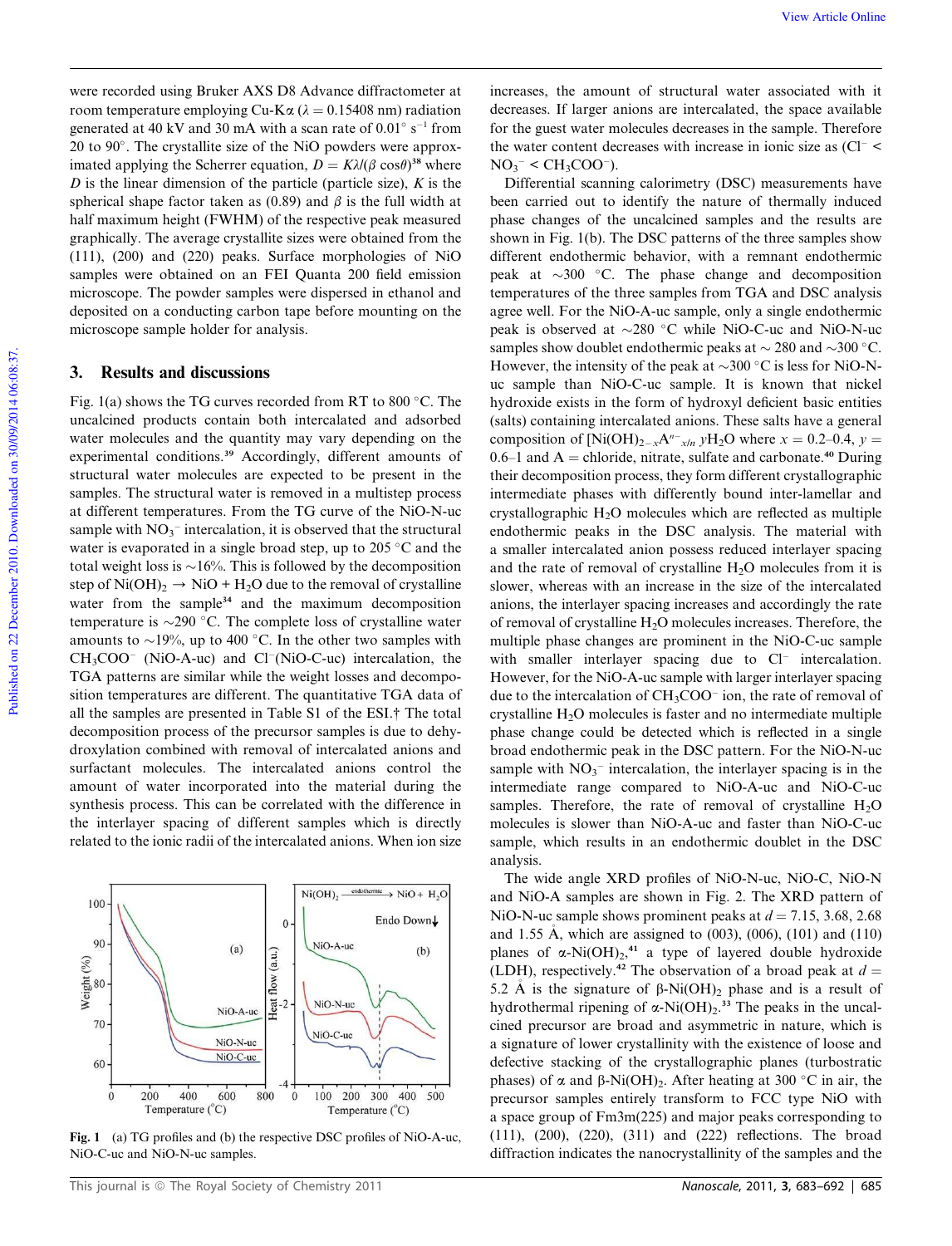

Fig. 2 XRD patterns of NiO-N-uc, and NiO-N, NiO-A and NiO-C samples calcined at 300 °C for 3 h. \* is a signature of the  $\alpha$ -Ni(OH)<sub>2</sub> phase.

calculated crystallite sizes are  $\sim$ 3–4 nm (Table S2 of the ESI†). The calculated average crystallite size of the samples decreases from NiO-C to NiO-A with increase in the size of the intercalating anion. The large size  $\rm CH_3COO^-$  ion distorts the layers in the oxide product more, resulting in higher broadening of the XRD peaks.

The  $N_2$  adsorption–desorption isotherms and pore size distribution graphs of the samples are shown in Fig. 3 and Fig. 4, respectively. All the NiO samples display irreversible type IV isotherms confirming their porous nature.<sup>43</sup> However, the hysteresis loops are not identical implying that the porosity is different in all the samples. NiO-N and NiO-C samples exhibit H4 type hysteresis loop which is a signature of the presence of narrow slit like pores where as NiO-A sample shows an H3 type hysteresis loop owing to the existence of slit-shaped pores from the aggregations of plate-like particles. The small slopes in the *p*/  $p_0$  region of 0 to  $\sim 0.04$  (inset 1 in Fig. 3) in the adsorption branches of the isotherms indicates the presence of very small fraction of micropores in the samples.<sup>43</sup> These micropores originate from the internal space of the porous sample (inset 2 in Fig. 3). From the lower *p*/*p*<sup>o</sup> region and Horvath–Kawazoe (HK)



Fig. 3 BET isotherms of NiO-N, NiO-A and NiO-C samples. Inset 1 shows adsorption branches of the isotherms at  $p/p<sub>o</sub>$  of 0 to 0.1. Inset 2 shows the schematic origin of the porosity in the NiO samples.



Fig. 4 Pore size distribution of NiO-N, NiO-A and NiO-C samples obtained from desorption branch of the isotherms using BJH method.

method of micropore size distribution (Fig. S1 of the ESI†), $44$  it is substantiated that the fraction of micropores in the NiO-A sample is higher than that in NiO-C and NiO-N samples. The narrow micropore size distributions for all the samples are observed at a  $\sim$ 1.3 nm. However the intensity of the peaks which are directly related to the volume of  $N_2$  adsorbed is found to be in the order of  $NiO-C < NiO-N < NiO-A$  which is in agreement with the increasing size of the anions of the precursor. It appears that the larger intercalating anions induce higher microporosity in the NiO structure. For all the isotherm plots, soft slopes and hysteresis loops are observed in the relative pressure  $(p/p_0)$  region of  $\sim$ 0.1 to 0.8, which indicates the presence of large fractions of mesopores of diameter  $\sim$ 2–5 nm in the samples. These mesopores are due to surface or peripheral porosity of the particles.45,46 The higher slope of the isotherm for NiO-A sample in this region demonstrates that larger  $CH<sub>3</sub>COO<sup>-</sup>$  ion induces higher mesoporosity than smaller  $NO<sub>3</sub><sup>-</sup>$  and Cl<sup>-</sup> anions (Fig. 3). The BJH pore size distribution in Fig. 4 reveals an hierarchical multimodal porosity consisting of meso- as well as macropores in the samples. The pore size distribution in NiO-C and NiO-N samples is significantly different and narrower than the NiO-A sample. The major mesopore size distribution of all the samples is found to be around 3.5 nm. The sharp increase in the uptake of  $N_2$  at higher relative pressure ( $p/p_0$ >0.9) demonstrates the existence of macropores in the samples which is due to the interparticle space (inset 2 in Fig. 3).<sup>45</sup> Higher  $N_2$  uptake shows the presence of a large fraction of macropores in NiO-A compared to NiO-C and NiO-N samples. For the NiO-A sample, the largest macropore size is  $\sim$ 34.1 nm while NiO-N and NiO-C samples show pores of  $\sim$ 31 and 27.9 nm in size, respectively. The uptake of  $N<sub>2</sub>$  in the macropore region is significantly higher for NiO-A sample suggesting the presence of higher fraction of macropores. From the macropore size distribution (above 5 nm) in Fig. 4, it can be observed that the maximum around 31 nm of NiO-N sample is relatively less intense. Therefore, the contribution of macropore volume to the total pore volume of NiO-N sample is comparatively less and the total porosity in this sample is mostly due to mesopores. But in NiO-A and NiO-C samples, the corresponding intensities of the meso- and macropores are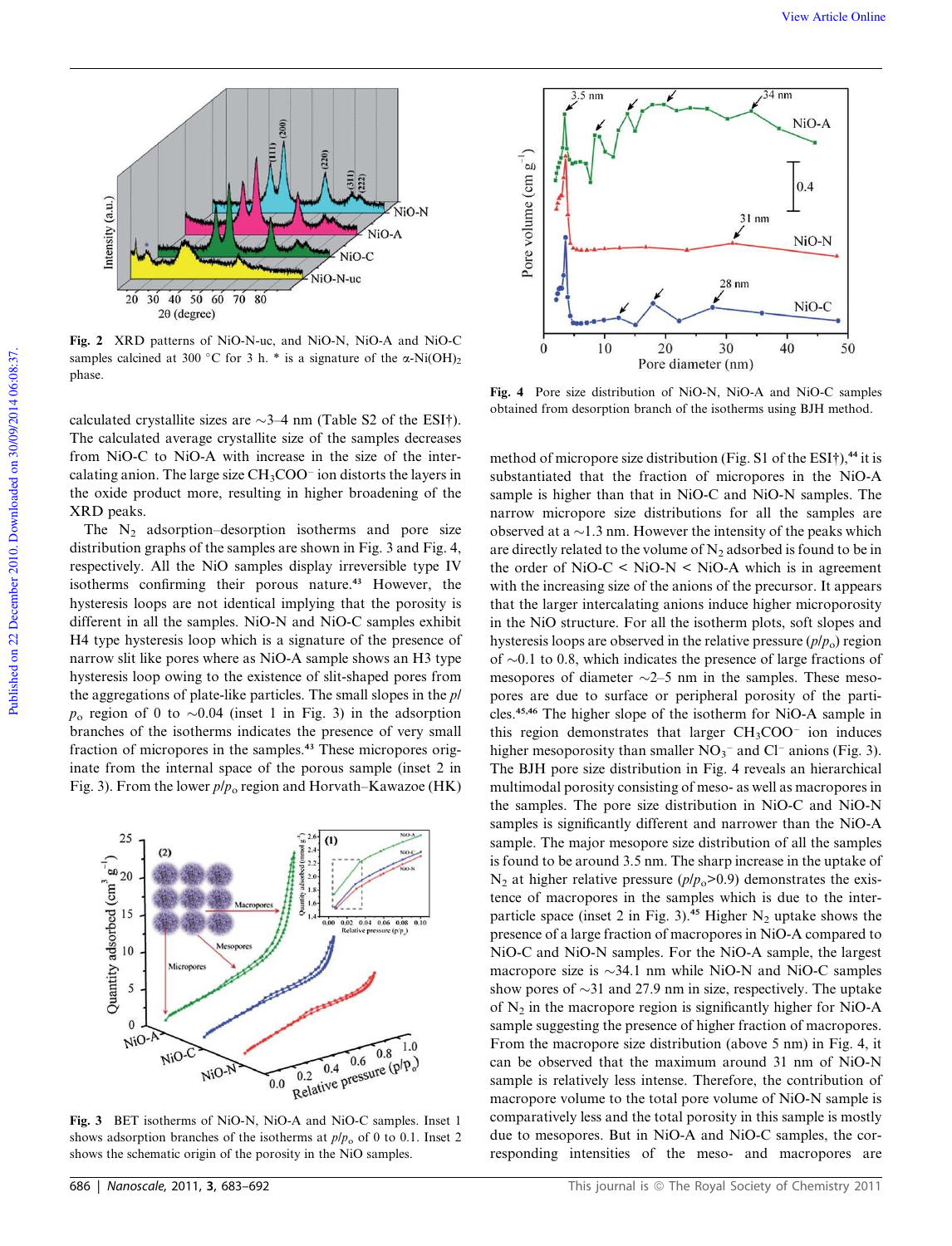comparable and hence the total pore volume consists of equal contribution from meso- and macropores. The quantitative structural parameters are summarized in Table 1. The surface areas of all the samples are found to be significantly higher than recently reported by Yu *et al.*<sup>28</sup> NiO-N sample shows the highest BET specific surface area where as NiO-A sample shows more BJH pore volume due to the variation in pore parameters. Also, the high average pore diameters for NiO-A and NiO-C samples are due to the presence of multimodal pore structures.

The formation of layered  $Ni(OH)_2$  involves a simple hydrolysis–precipitation process.41,47 In this process, urea acts as the hydrolysis controlling agent which decomposes to form OH<sup>-</sup> ion in aqueous conditions and further co-ordinate with Ni<sup>2+</sup> to form  $Ni(OH)_2$ . The controlled generation of  $OH^-$  ions in the reaction system controls the rate of hydrolysis and crystal growth processes. Further, hydrothermal condition adds the advantage of good control over the structure and crystallization. The following reaction steps are involved in the formation of  $Ni(OH)_2^{14}$ 

> $NH_2$ CON $H_2 \xrightarrow{hydrolysis} NH_4^+ + NCO^ NCO^{-} + 3H_2O \rightarrow HCO_3^- + NH_4^+ + OH^ \mathrm{Ni^{2+}} + 2\mathrm{OH^{-}} \rightarrow \mathrm{Ni(OH)}_{2}$ : (1)

The solutions after the reactions were slightly basic in nature and the pH values ( $\sim$  8.0–8.2) were much less than the pH maintained in the precipitation route to prepare  $\beta$ -Ni(OH)<sub>2</sub> (*i.e.* pH  $\sim$ 12) using aqueous ammonia. The relatively unstable  $\alpha$ - $Ni(OH)$ <sub>2</sub> phase is stabilized in the lower pH medium which gets transformed to stable  $\beta$ -Ni(OH)<sub>2</sub> under higher alkaline conditions.<sup>47</sup> Ni $(OH)_2$  is the primary skeleton which after decomposition at 300 $\degree$ C forms NiO with the removal of water molecules and intercalated anions. The surface morphology of all the three samples of  $Ni(OH)_{2}$  (NiO-A-uc, NiO-N-uc and NiO-C-uc) analyzed using a field emission gun equipped scanning electron microscope (FESEM) are shown in Fig. S2 of the ESI.† The FESEM images of the NiO samples are shown in Fig. 5. It is pronounced that the surface morphology of the respective precursor  $Ni(OH)_2$  samples have been translated very well to the final NiO products with significant structural retention. However, the porosity of the NiO samples may not quite be similar to the respective  $Ni(OH)_2$  precursors, but as the porosity of NiO samples are from the decomposition of water and intercalating anions in  $Ni(OH)_2$ , it is reasonable to say that the intercalating anions have adequate indirect control over the porosity of NiO. The low magnification FESEM micrographs of NiO samples in Fig. 5 show almost uniform sized and porous ball like structures, but at higher magnification, the micrographs show differently porous surface morphologies. This is confirmed

Table 1 Quantitative structural parameters for different NiO samples

| Sample  | Surface area.<br>$S_{BET}/m^2 g^{-1}$ | Average pore<br>diameter, $d_{\text{BIH}}/nm$ | Total pore volume,<br>$V_{\text{TOTAL}}/\text{cm}^3 \text{ g}^{-1}$ |
|---------|---------------------------------------|-----------------------------------------------|---------------------------------------------------------------------|
| NiO-C   | 244                                   | 57                                            | 0.362                                                               |
| $NiO-N$ | 265                                   | 4.2                                           | 0.269                                                               |
| $NiO-A$ | 252                                   | 95                                            | 0.693                                                               |



Fig. 5 FESEM images of NiO-N, NiO-A and NiO-C samples showing the pine-cone, honeycomb and flower-like morphologies respectively.



Fig. 6 HRTEM images of (a) NiO-A (b) NiO-N and (c) NiO-C samples.

from the HRTE Micrographs of the respective samples shown in Fig. 6. It is known that crystallographic shapes are composed of crystallographic planes, which are further related to the surface energies. It is also known that organic and inorganic additives adsorb onto certain crystallographic planes and modify the relative order of surface energies during the crystal growth process.<sup>48</sup> This preferential adsorption lowers the surface energy and directs the formation of a particular morphology of the material. Different anionic species can also adsorb on different crystallographic planes to lower the respective surface energies and give different morphology to the material. The NiO-A sample shows a honeycomb like macroporous structure made up of hierarchically oriented hairy plate like structures as shown in Fig.  $5(a)$  and  $6(a)$ . The larger CH<sub>3</sub>COO<sup>-</sup> ion intercalation induces the highly porous honeycomb morphology to the material. The high magnification microscopic images of NiO-N samples in Fig. 5(b) and 6(b) show a unique pine-cone like surface morphology consisting of oriented and densely packed nano-fiber structures. This indicates that the NiO-N particles are, in fact, self-assembled NiO nano-fibres. Microscopic images of NiO-C sample in Fig. 5(c) and 6(c) show flower like morphology composed of oriented and self assembled micropetals. The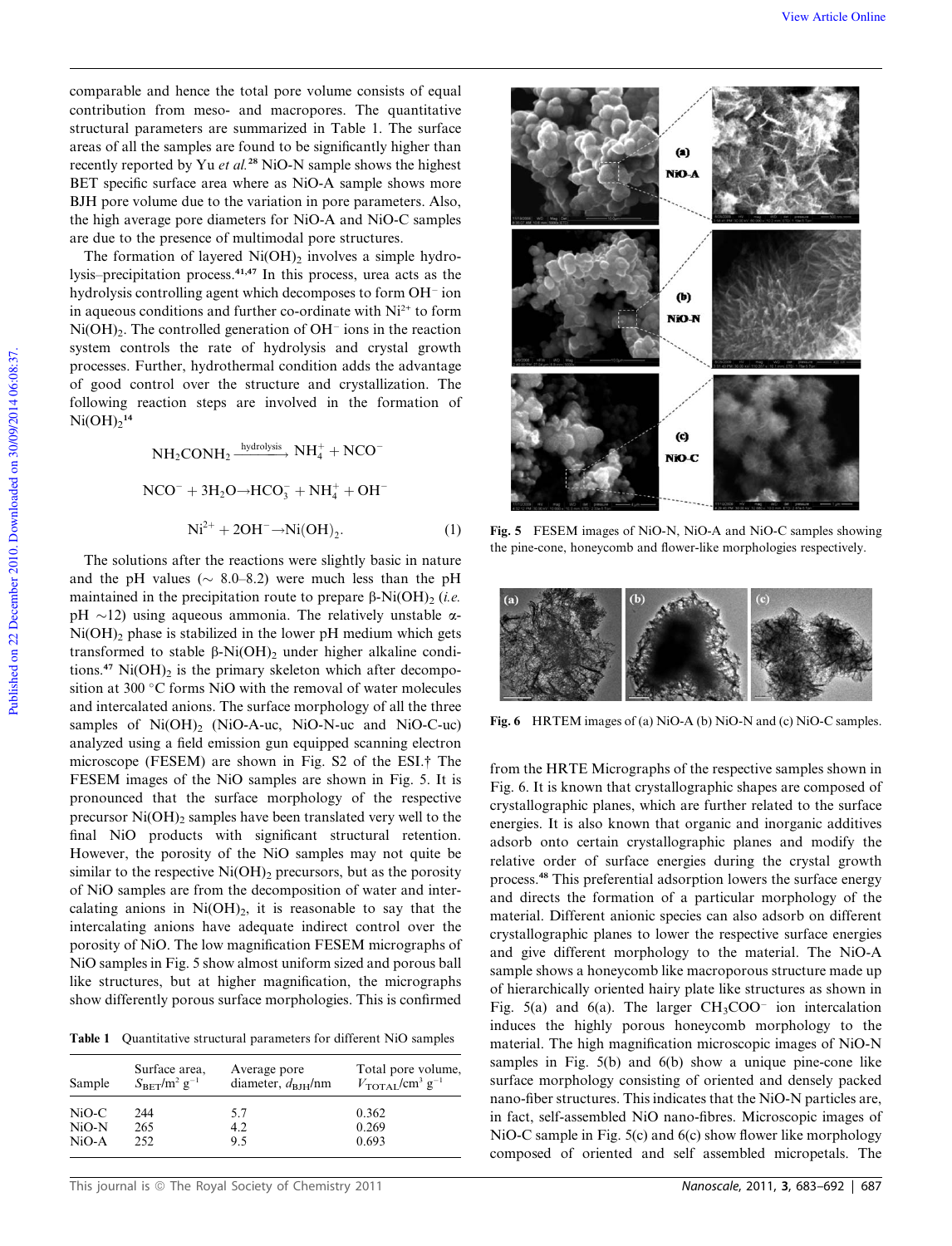mechanism for the formation of these superstructures is not clear,<sup>49</sup> but it is likely that the final structures are primary aggregations of nanosized particles nucleated in a supersaturated solution although the kinetic pathway of crystallization involves a multistep process<sup>50</sup> and factors like van der Waals forces, hydrophobic interactions, crystal-face attraction, electrostatic and dipolar fields, and hydrogen bonds immensely contribute to the final morphology of the material.<sup>51,52</sup> It should be noted that the mesoporosity in the NiO samples may also be due to the intrinsic crystal contraction, a concept proposed by Lou *et al.*<sup>53</sup> in the case of  $Co<sub>3</sub>O<sub>4</sub>$ .

The presence of CTAB is crucial for hierarchical structure and porosity of NiO. Parallel experiments of synthesizing NiO under same experimental conditions without the use of surfactant produced a very low surface area with no specific morphology, as recently reported by Zheng *et al.*<sup>54</sup>

#### 3.1 Electrochemical properties

3.1.1 Cyclic voltammetry. The cyclic voltammograms (CVs) of NiO-C, NiO-N and NiO-A samples performed at a sweep rate of 5 mV  $s^{-1}$  and in a potential range of  $-0.2$  to 0.6 V (*vs.* Hg/ HgO) are illustrated in Fig. 7 and the calculated parameters are summarized in Table 2. The NiO electrode has been stabilised initially for 25 CV cycles before the final measurements. The CVs of all samples show almost similar patterns and their shape reveals a pseudo-capacitance behaviour, characteristic of a redox mechanism.<sup>26</sup> The anodic peak at the positive current density and cathodic peak at the negative current density are the result of oxidation of NiO to NiOOH (charging) and reduction of NiOOH to NiO (discharging) processes, respectively. The potentials at which the respective oxidation and reduction take place are termed as oxidation potential  $(E<sub>O</sub>)$  and reduction potential  $(E_R)$ , respectively. During the cathodic scanning, peak



Fig. 7 Cyclic voltammograms of NiO-N, NiO-A and NiO-C electrodes measured at a scan rate of  $5 \text{ mV s}^{-1}$ .

Table 2 Reduction potential  $(E_R)$ , oxidation potential  $(E_O)$ , oxygen evolution potential  $(E_{OE})$ ,  $(E_O - E_R)$  and  $(E_{OE} - E_O)$  for different NiO

| Sample  |     |     |     |     | $E_R/mV$ $E_O/mV$ $E_{OF}/mV$ $E_O - E_R/mV$ $E_{OF} - E_O/mV$ |
|---------|-----|-----|-----|-----|----------------------------------------------------------------|
| $NiO-C$ | 330 | 489 | 602 | 159 | 113                                                            |
| $NiO-N$ | 322 | 463 | 602 | 141 | 139                                                            |
| $NiO-A$ | 337 | 442 | 602 | 103 | 160                                                            |

at the higher potential is due to the oxygen-evolution reaction and the corresponding potential is termed as oxygen-evolution potential,  $E_{\text{OE}}$ . The following redox processes take place exclusively during the CV analysis.

$$
NiO + zOH^{-} \xrightarrow[\text{discharge}]{\text{charge}} zNiOOH + (1 - z)NiO + ze^{-} \quad (2)
$$

The cathodic sweeps of CV curves are not completely symmetric to their corresponding anodic sweeps, which indicates some irreversibility in the redox process.<sup>4</sup> Practically pseudocapacitors involving Faradaic redox reactions suffer polarization and the ideal reversibility cannot be realized kinetically for the positive and negative sweeps.4,12 Ohmic resistance due to electrolyte diffusion within the porous electrode also contributes to the kinetic irreversibility of the redox reaction. The  $\Delta E$  ( $E_{\Omega}$  - $E_R$ ) value is also a measure of reversibility in the redox reaction; a smaller value corresponds to better reversibility and *vice versa*. Among the three samples, NiO-A shows the highest reversibility  $(\Delta E = 103 \text{ mV})$  while NiO-C shows the least reversibility ( $\Delta E =$ 159 mV).

This trend is in agreement with the size of the macropores in the samples. NiO-A sample having a honeycomb like structure and large pore volume allows easy diffusion of OH<sup>-</sup> ions for higher reversibility during the redox reactions. However the NiO-N sample with a fibrous surface is poorly feasible for diffusion of OH<sup>-</sup> ions. The flower type surface morphology of NiO-C sample does not promote easy diffusion of the ions as it has the least reaction reversibility. The intensities of  $E_{\text{O}}$  and  $E_{\text{R}}$  peaks are important parameters to check the energy density of the electrode material. Higher the intensity of the peaks show better energy density of the material. It is observed from Fig. 7 that the NiO-A sample possesses the highest and NiO-C sample possesses the lowest energy density. This may be due to the ideally porous surface morphology of the NiO-A sample. The difference between the oxygen evolution potential and the oxidation potential,  $E_{OE} - E_O$ , is a measure of the performance of the NiO electrode. The NiO-A electrode has higher  $E_{\text{OE}} - E_{\text{O}}$  value ( $\sim$ 160 mV) and hence better electrochemical cycling properties than NiO-N (139 mV) and NiO-C (113 mV). The higher  $E_{OE} - E_{O}$ value of NiO-A also reveals that Ni<sup>2+</sup> of the honeycomb electrode completely oxidizes to Ni<sup>3+</sup> before oxygen evolution takes place.<sup>55</sup> The specific capacitance  $(C_s)$  values of the samples estimated from CV curve is shown graphically in Fig. S3 of the ESI†. The *C*<sup>s</sup> is calculated graphically by integrating the area under the *I*–*V* curve and then dividing it by the sweep rate  $v(V \, s^{-1})$ , the mass of NiO (*w*) and the potential window ( $V_a$  to  $V_c$ ), using the equation:

$$
C_{\rm s} = \frac{1}{vw(V_{\rm a} - V_{\rm c})} \int_{V_{\rm a}}^{V_{\rm c}} I \times V \, dV \tag{3}
$$

where *I* (A) is cathodic or anodic current and  $\Delta V$  (*V*) is the applied potential window. The NiO-N sample shows the highest current response and capacitance values while NiO-C exhibits the lowest values. The calculated specific capacitance values for NiO-A, NiO-N and NiO-C samples are 196, 279 and 156 F  $g^{-1}$ , respectively, at a scan rate of  $5 \text{ mV s}^{-1}$ . So, the NiO-N sample provides a larger electroactive surface area for redox reactions and charge storage compared to NiO-A and NiO-C samples. This is due to better micro-structural properties such as a higher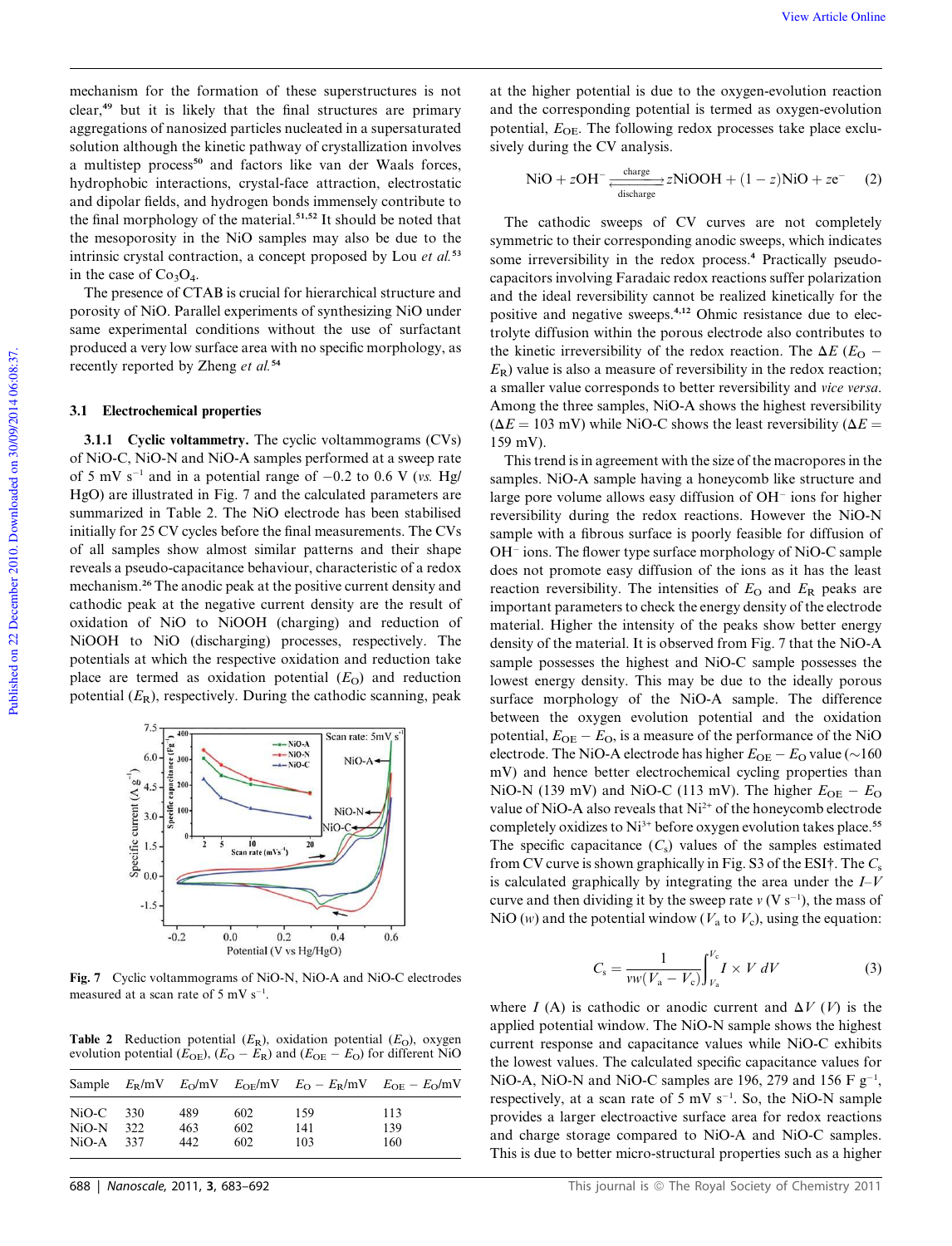specific surface area, higher micro and mesopore volumes and hierarchical fibrous surface morphology. This sample also has suitable average pore diameter of 4.2 nm for superior electrochemical performance and facilitates better OH<sup>-</sup> propagation and high current loads.<sup>20,57</sup> More OH<sup>-</sup> ions can preferentially access the surface of the fibrous structure for maximum Faradaic reaction than the honeycomb and nano-flower structures, shown in the pictorial representation (Scheme 1).

It is therefore expected that in the surface redox process, a higher fraction of nickel sites (*z* in eqn (2)) are involved in the NiO-N sample with fibrous structure than NiO samples with honeycomb and flowery structures. The value of "*z*" in eqn (2) can be estimated from the specific capacitance value of the NiO by using the expression $56$ 

$$
z = \frac{CM\Delta V}{F} \tag{4}
$$

with a potential window  $(\Delta V)$  of 0.8 V, molecular weight  $(M)$  of 74.692 g, the Faraday constant (96 487 C/equiv.) and the calculated specific capacitance values (*C*) for NiO samples from Fig. 7, the "*z*" values obtained for NiO-N, NiO-A and NiO-C samples are 0.1728, 0.1214 and 0.0966, respectively. An estimated 17.3% of NiO-N, 12.1% of NiO-A and 9.7% of NiO-C sites participate in the redox reactions which are significantly higher than the values reported on NiO films.<sup>56</sup> Accordingly the hierarchical surface structures expose more  $Ni<sup>2+</sup>$  sites for sufficient redox reactions. The inset of Fig. 7 shows the specific capacitance values of the samples as a function of scan rates of 2, 5, 10 and 20 mV s<sup>-1</sup>. In the NiO-A sample, there is a marginal decrease in specific capacitance at higher scan rates compared to NiO-N and NiO-C samples. This indicates a higher power performance of honeycomb structured NiO-A sample than of the NiO-N and NiO-C samples.<sup>58</sup> This is attributed to the rigid honeycomb structure of the NiO-A sample where the morphology is unaffected by high scan rates, while the flaking-off of the loose flakes takes place at higher scan rates for NiO-N and NiO-C samples. So, the pine cone structured NiO-N sample gives higher specific capacitance, whereas the rigid honeycomb structure shows higher power performance. These results suggest morphology dependent redox reactions and power performance during the charge-storage process.

3.1.2 Chronopotentiometry. To evaluate the cyclic and service life of the NiO samples, chronopotentiometry (CP) measurements were carried out at a fixed mass normalized charge and discharge current densities of 200 mA  $g^{-1}$  and the results are

 $(2)$ 

 $(3)$ 



NiO OH

shown in Fig. 8. The non-linear discharge curves of each CP graphs shows a small linear variation of the potential from 0.05 to  $\sim$ 0.3 V with respect to time, which indicates the double-layer capacitance behaviour due to the charge separation between the electrode and electrolyte interface. The variation of the potential from  $\sim 0.3$  to 0.55 V is due to typical pseudo-capacitance behaviour resulting from the electrochemical adsorption/ desorption or redox reaction at the electrode–electrolyte interface.<sup>59</sup> The overall shapes of the chronopotentiometric curves suggest the pseudocapacitance behaviour of NiO electrodes, which is in agreement with CV analysis. The charging and discharging curves of the samples are not completely symmetrical due to the certain kinetic irreversibility of the  $OH<sup>-</sup>$  ions on the porous NiO surface during the redox reaction.4,12 This is also supported by the dissimilarity in the charging  $(t_C)$  and discharging time  $(t<sub>D</sub>)$ . However, the NiO-A sample shows higher symmetry in the charging and discharging curves and lower  $(t_C$  $t<sub>D</sub>$ ) values which can be attributed to better reversibility in the honeycomb structure. The honeycomb surface morphology is suitable to act as perfect "OH<sup>-</sup> ion-buffering reservoir" resulting in a shorter diffusion path length of the ions for higher diffusion rates, and significantly faster electronic kinetics for maximum reversible redox reactions.<sup>60</sup> The time durations of charge and discharge cycles for different samples are not the same at the same current density, which suggests a difference in their specific capacitance values. The specific capacitance  $(C_s)$  values can be calculated from the galvanostatic charge–discharge cycles using the following equation $61$ 

$$
C_{\rm s} = \frac{i}{m(\Delta V/\Delta t)}\tag{5}
$$

In this equation, *i* is the current (A) applied for time  $t$  (s),  $m$  is the mass of nickel oxide (g) and  $\Delta V/\Delta t$  is the slope of the discharge curve  $(V \text{ s}^{-1})$ . The comparison of charge-discharge cycles of NiO-N, NiO-A and NiO-C samples measured at 200  $mA$   $g^{-1}$  are presented in Fig. 8(d) and the calculated specific capacitance values are found to be 239, 183 and 161 F  $g^{-1}$ ,



Fig. 8 Galvanostatic charge–discharge cycles (chronopotentiometry) of (a) NiO-N, (b) NiO-A and (c) NiO-C electrodes measured at a current density of 200 mA g<sup>-1</sup>. The comparison of their first charge-discharge cycles is also shown in (d).

 $(1)$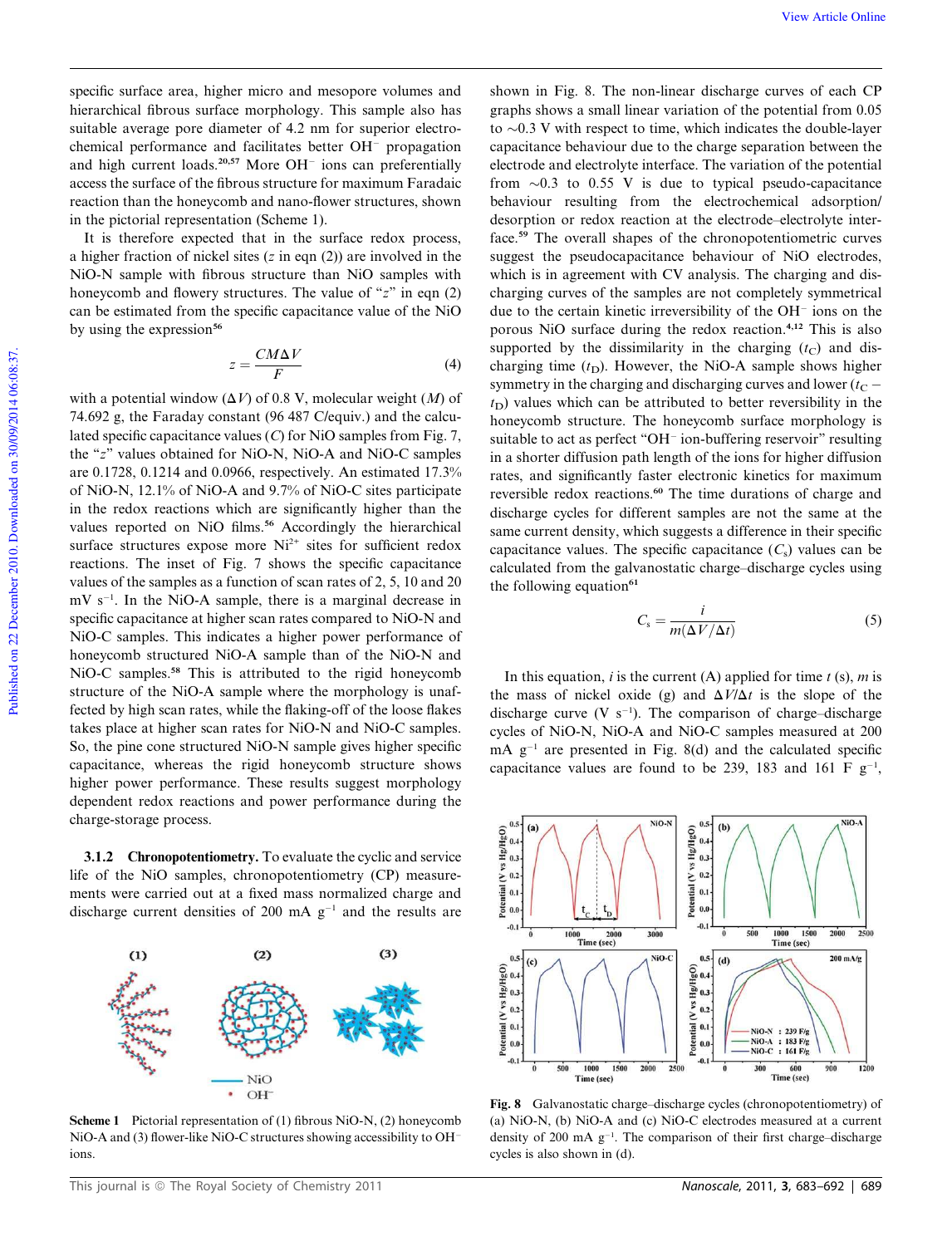respectively. These values show similar trends as those obtained from cyclic voltammetry (Fig. 7). The variation in specific capacitance values of different samples is due to the difference in their microstructural properties. The NiO-N sample with a fibre-like structure facilitates better electrolyte contact and ion diffusion rate and larger BET surface area provides more accessible electroactive surface sites for charge storage. However, the NiO-A sample, due to its honeycomb morphology, facilitates the movement of OH<sup>-</sup> ions through its channels and exhibits better reversibility than the other samples. The NiO-C sample with a flower like-morphology has a lower surface area and does not possess large electroactive surface sites and suitable porosity for good electrolyte contact, resulting in a lesser charge storage capacity and reversibility. For practical use of an electrochemical capacitor, life-cycle stability is very important. Fig. 9 illustrates the relationship between capacity retention and galvanostatic charge–discharge cycling at  $200 \text{ mA } g^{-1}$  for all the three samples. Although a minimum of 1000 galvanostatic charge–discharge cycles are required for practical applications, we have studied 100 repetitive charge– discharge cyclic processes for the preliminary information on the stability and performance of different microstructured NiO samples.<sup>62</sup> All the samples show reasonably good cyclic stability. The pseudocapacitance values of NiO-N, NiO-A and NiO-C samples after 100 charge–discharge cycles are found to be 221, 175 and 142  $F g^{-1}$ , respectively. The capacitance retention of the NiO-A sample is the highest at 95.6% followed by NiO-N and NiO-C samples at 92.4 and 88.3%, respectively.This is due to the fact that the rigid honeycomb structure undergoes least structural modification or degradation or crystallographic changes<sup>15</sup> during the repeated insertion/extraction of OH<sup>-</sup> ions into/from the NiO-A sample. However, the flaky NiO-N and NiO-C samples tend to undergo easy physical modification by flaking off at higher applied current densities for longer times and thus show lower cyclic stability. Small increases in specific capacitance values were observed for all the samples up to the first 10–12 charge–discharge cycles due to some initial surface activation of their porous structures. The efficacy of charge transfer in a system to facilitate an electrochemical reaction is termed the Coulombic efficiency  $(\eta)$  and the higher value of " $\eta$ " suggests the requirement of lower energy to complete the reaction and make the process more feasible. The Coulombic efficiency can be calculated from the following relation:

$$
\eta = \frac{t_{\rm D}}{t_{\rm C}} \times 100\tag{6}
$$

where  $t_D$  and  $t_C$  represents galvanostatic discharging and charging time, respectively. The Coulombic efficiency is found to be the highest for NiO-A sample and lowest for NiO-C samples after 100 charge–discharge cycles (Inset of Fig. 9). The calculated Coulombic efficiencies of NiO-A, NiO-N and NiO-C samples measured from the 102<sup>nd</sup> charge–discharge cycle are  $\sim$ 98.5,  $\sim$ 97.3 and  $\sim$ 85.6%, respectively. The observed higher Coulombic efficiency of NiO-A sample is due to the higher reversibility of the material which is consistent with the CV and CP studies. It is interesting to observe a rapid increase in the Coulombic efficiency value of NiO-A sample up to 20–25 charge–discharge cycles followed by a slight increase up to 100 cycles. The increase in Coulombic efficiency value represents an increase in kinetic reversibility with cycling. This should be attributed to pore opening and activation of the hierarchically porous NiO-A sample during the Faradaic reaction in a galvanostatic charge– discharge processes. However, the NiO-N and NiO-C samples do not exhibit increasing trends in Coulombic efficiency with cycling and show relatively poor activation and kinetic reversibility.

These observations demonstrate that the honeycomb morphology is electrochemically preferred over the fibrous surface structure.

3.1.3 Electrochemical impedance spectral (EIS) measurements. For electrochemical supercapacitors to be used as power devices, the active electrode material should have lower electronic resistance (or higher electrical conductivity) to achieve higher capacitance values. The AC impedance technique is employed in this study to quantitatively evaluate the relative electronic resistance and their capacitance values in various microstructured NiO samples. The EIS measurements are performed between  $0.1$  to  $10<sup>5</sup>$  Hz. The Nyquist plots (imaginary part, Z" versus real part, Z') of the NiO-A, NiO-N and NiO-C samples are presented in Fig. 10. A simple circuit model to evaluate the EIS spectra is shown in the inset of Fig. 10.12,63 The



Fig. 9 The specific capacitance values of NiO-N, NiO-A and NiO-C electrodes as a function of cycle number. Inset shows the respective Coulombic efficiency.



Fig. 10 Complex plane impedance plots (Nyquist plots) of NiO-N, NiO-A and NiO-C electrodes. Inset shows the equivalent circuit.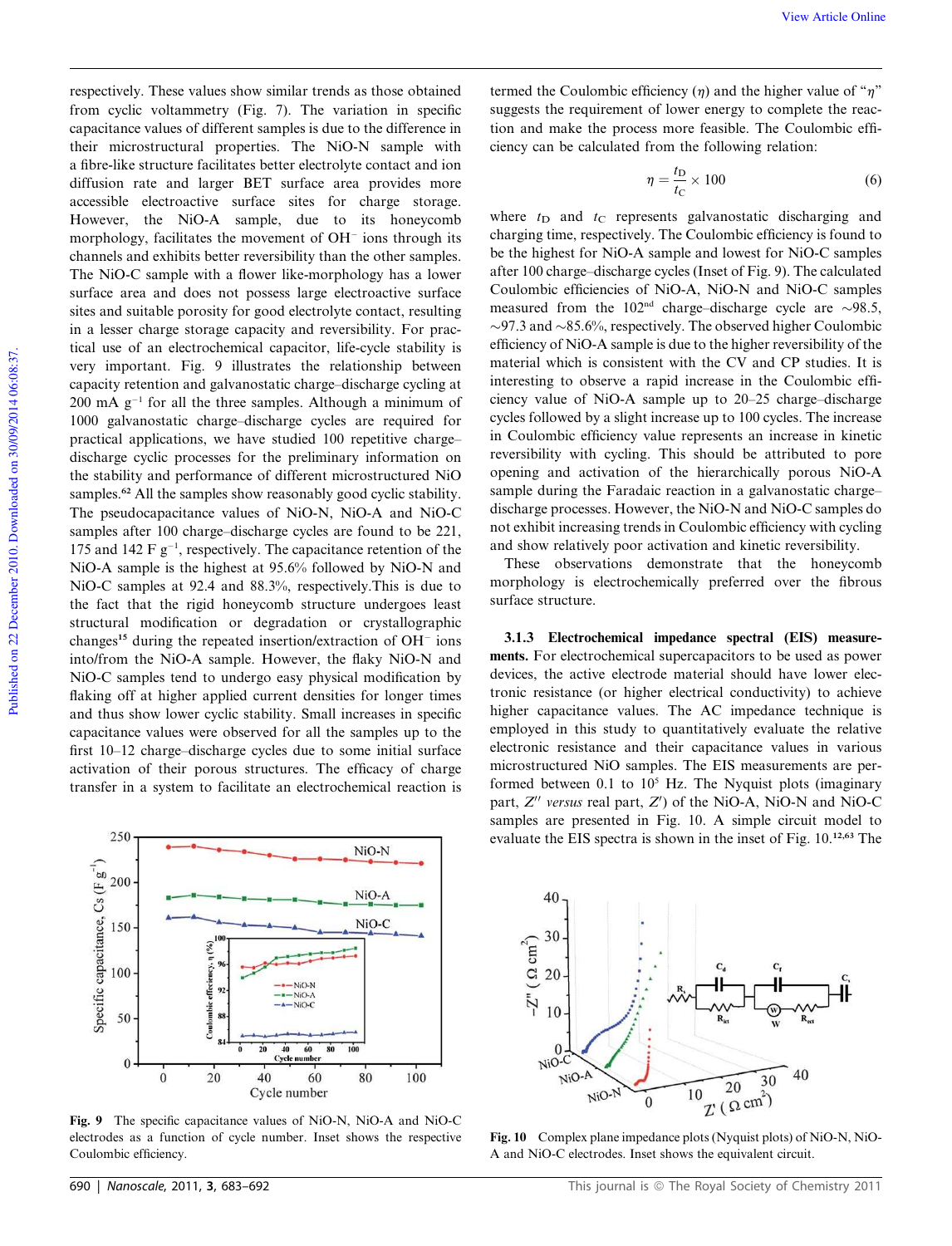impedance behaviors of the samples are analyzed in the high, medium and low-frequency regions which demonstrate different processes occurring in different frequency regions. The two partial semicircles at high and medium frequency regions are often attributed to the different charge propagation phenomena in the system as a result of Faradaic reactions. The expanded view of the semicircles at higher frequency region is shown in Fig. 11. These are characteristic of the processes occurring at the oxide–electrolyte interface which can be modelled as a doublelayer capacitor  $C_d$  in parallel with an charge–transfer resistor,  $R_{\text{ict}}$ . The  $R_{\text{ict}}$  is the resistance due to some discontinuity in the charge transfer process at the solid oxide/liquid electrolyte interface which arises from the difference in conductivity between the solid oxide (electronic conductivity) and the aqueous electrolyte phase (ionic conductivity). The *R*ict for NiO-N sample has the least value followed by NiO-A and NiO-C samples. This observation illustrates the higher conductivity of NiO-N sample which is due to its thin fiber type morphology as well as higher electroactive surface area. The second partial kinetic semicircles at medium frequency regions correspond to the charge-transfer resistance due to Faradaic redox processes in the system which involves the exchange of  $OH^-$  ions. This is associated with the surface phenomena of the porous NiO electrode. This impedance characteristic can be modeled as a film impedance due to the Faradaic redox processes involving electron hopping in the NiO particle and OH<sup>-</sup> ion diffusion. This is assumed to be consisting of a film capacitor, *C*<sup>f</sup> , in parallel with an electron-transfer resistor, *R*<sub>ect</sub>. The characteristics resistance in this medium frequency region is lowest for the NiO-N sample whereas the NiO-A and NiO-C samples show higher resistance. It is known that the charge-transfer resistance is a surface property of the porous electrode which is related to the electroactive surface area. It is a combination of electrolyte accessible area and electrical conductivity of the electrode material. The larger the electroactive surface area, the lower the charge-transfer resistance.<sup>64</sup> The NiO-N sample, having higher surface area and long thin flake like morphology, has higher conductivity and permits higher electrolyte accessibility for enhanced Faradaic reactions. The charge transfer resistance in the medium frequency region follows the order:  $NiON < NiOA < NiO-C$  which is in agreement with the order of BET surface areas of the samples. So, as the surface area is higher, more  $OH^-$  ions have the access to the

Fig. 11 Complex plane impedance plots (Nyquist plots) of NiO-N, NiO-A and NiO-C electrodes at higher frequency region.

surface of the material which results in a lower charge transfer resistance. At a lower frequency region of the EIS plot in Fig. 10, the plot is almost linear, which corresponds to the Warburg impedance, *W*, and is described as diffusive resistance of the OH ion within the NiO electrode pores. Generally a straight vertical line along the imaginary axis  $Z''$  is observed for an ideally polarized system where as in a real capacitor, a finite slope appears in this line which represents the diffusive resistance of electrolyte in electrode pores and ion diffusion in host materials as the diffusion of OH<sup>-</sup> is not same in the liquid electrolyte and solid electrode materials. The almost-straight vertical line for the NiO-N sample demonstrates the lower diffusion resistance due to its highly porous and fibrous morphology. This leads to easy access of the OH<sup>-</sup> ions as shown in the Scheme 1. NiO-N sample also shows a lower combination of ionic resistance of electrolyte, intrinsic resistance of substrate and contact resistance at the active material/current collector interface.<sup>65</sup> The experimental impedance data are converted to specific capacitance  $(C_s)$  using the following equation:<sup>66</sup>

$$
C_{\rm s} = \frac{1}{2\pi f Z''}
$$
\n<sup>(7)</sup>

The specific capacitance calculated from impedance analysis is plotted against frequency, *f*, and is shown in Fig. S4 of the ESI.† The estimated specific capacitance value of the NiO-N sample is found to be the highest at all frequencies, followed by the NiO-A and NiO-C samples. The specific capacitances were measured to be 355, 262 and 194  $F g^{-1}$  at 0.01 Hz. This trend is in agreement with the resistances observed for the respective samples in the impedance plots. This result is also in concurrence with the CV and CP analysis.

# **Conclusions**

In summary, a hydrothermal-homogeneous precipitation method using urea and precursors with different counter anions of Ni salts has been pursued to synthesise three distinctive morphologies of NiO superstructures with hierarchical meso- and macroporosity. Self-aggregation is believed to be the primary parameter for the formation of hierarchical morphologies. Cyclic voltammetry studies demonstrate the morphology-dependent pseudocapacitance behaviour as well as power performance of NiO samples. It is found that the specific capacitance of the NiO-N sample with a fibrous-pine cone morphology has a higher specific capacitance, but the honeycomb-structured NiO-A sample shows a higher power performance capability. The chronopotentiometric studies shows a higher pseudocapacitance for the NiO-N sample and a better reversibility for the NiO-A sample. The NiO-C sample with a flower-like surface morphology is found to have the lowest specific surface area and, accordingly, shows lower specific capacitance and reversibility. The Coulombic efficiency of the samples measured after 100 galvanostatic charge–discharge cycles are found to be 98.5, 97.3 and 85.6% for NiO-A, NiO-N and NiO-C samples, respectively. The impedance analysis shows the charge storage process is hindered by a combination of ionic resistance of the KOH electrolyte, intrinsic resistance of the NiO substrate and the contact resistance at the active material/Ni current collector interface. However, the NiO-N sample is found to have the least overall resistance followed by NiO-A and NiO-C samples, and